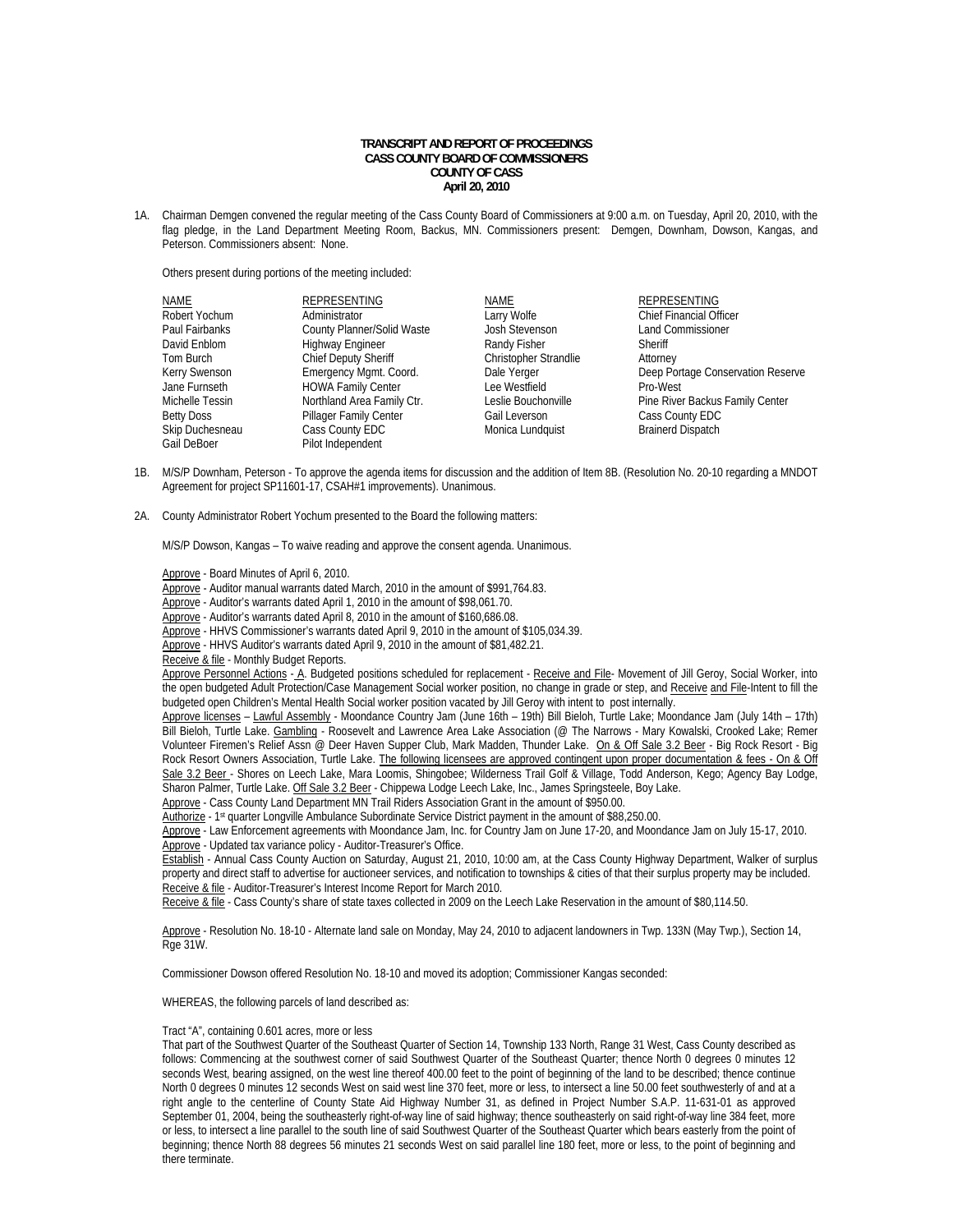### Appraised Value - \$830.00

### Tract "B", containing 0.221 acres, more or less

That part of the Southwest Quarter of the Southeast Quarter of Section 14, Township 133 North, Range 31 West, Cass County described as follows: Commencing at the southwest corner of said Southwest Quarter of the Southeast Quarter; thence South 88 degrees 56 minutes 21 seconds East, bearing assigned, on the south line of thereof 400.00 feet; thence North 0 degrees 00 minutes 12 seconds West parallel to the west line of said Southwest Quarter of the Southeast Quarter 175.00 feet to the point of beginning of the land to be described; thence return South 0 degrees 00 minutes 12 seconds East 141.99 feet to intersect a line 33.00 feet northerly of and parallel to the south line of said Southwest Quarter of the Southeast Quarter; thence South 88 degrees 56 minutes 21 seconds East on said parallel line 2.68 feet to intersect a line 33.00 feet northwesterly of and parallel to the centerline of the Township Access Road as defined in Project Number S.A.P. 11-631-01 as approved September 01, 2004; thence northeasterly on said parallel line 135.61 feet, more or less, to intersect a line 50.00 feet southwesterly of and at a right angle to the centerline of County State Aid Highway Number 31 as defined in above said project, being the southeasterly right-of-way line of said highway; thence northwesterly on said right-of-way line 135.09 feet, more or less, to intersect a line bearing North 0 degrees 00 minutes 12 seconds West from the point of beginning; thence South 0 degrees 00 minutes 12 seconds East parallel to the west line of said Southwest Quarter of the Southeast Quarter 7.11 feet, more or less, to the point of beginning and there terminate.

## Appraised Value - \$430.00

#### Tract "C", containing 0.198 acres, more or less

That part of the Southwest Quarter of the Southeast Quarter of Section 14, Township 133 North, Range 31 West, Cass County described as follows: Commencing at the southwest corner of said Southwest Quarter of the Southeast Quarter; thence South 88 degrees 56 minutes 21 seconds East, bearing assigned, on the south line thereof 751.44 feet to intersect a line 50.00 feet southwesterly of and parallel to the centerline of County State Aid Highway Number 31 as defined in Project Number S.A.P. 11-631-01 as approved September 01, 2004, being the southwesterly right-of-way line of said highway; thence northwesterly on said right-of-way line 199.57 feet, more or less, to intersect a line 33.00 feet southeasterly of and parallel to the centerline of the Township Access Road as defined in above said project; thence southwesterly on said parallel line 103.77 feet, more or less, to intersect the south line of said Southwest Quarter of the Southeast Quarter; thence South 88 degrees 56 minutes 21 seconds East on said south line 253.58 feet to the point of beginning and there terminate.

## Appraised Value - \$410.00

Are Cass County Fee Owned lands, and

WHEREAS, the Cass County Auditor-Treasurer has determined that the highest and best use of said parcels will be achieved by combining them with adjoining parcels, and

NOW, THEREFORE, BE IT RESOLVED: that said parcels be offered for sale by sealed bids to adjoining property owners at no less than their appraised value. The sale will be for cash and held by the Cass County Auditor-Treasurer at 11:00 a.m., Monday, May 24, 2010 at the Auditor's Office at the Courthouse, Walker, MN.

Resolution No. 18-10 was adopted by majority vote: Ayes: Demgen, Downham, Dowson, Kangas, Peterson. Nays: None.

 M/S/P Dowson, Kangas - To award the 2010 Cass County Land Department site preparation and ground application of herbicide to Future Forests Inc. Unanimous.

|                            | <b>SITE PREP</b>                                                             | <b>SITE PREP</b><br>Trench & | <b>RELEASE</b>                                    | <b>RELEASE</b>                     |
|----------------------------|------------------------------------------------------------------------------|------------------------------|---------------------------------------------------|------------------------------------|
| Contractor                 | Chemical/gallon                                                              | Herbicide Cost               | Chemical/gallon                                   | <b>Mechanical Application Cost</b> |
| <b>Future Forests Inc.</b> | (Garlon) \$100.00/gallon<br>(Accord XRT) \$32/gallon<br>(Accord) \$32/gallon | \$92.00/acre                 | (Chopper) \$100/gallon<br>(Aresenal) \$175/gallon | \$56,00/acre                       |
|                            | (Activation) \$20/gallon                                                     |                              | (Entry II Sufactine) \$20/gallon                  |                                    |
| A&K Contracting            | No Bid                                                                       | No Bid                       | No Bid                                            | No Bid                             |
| D&M Forestry               | No Bid                                                                       | No Bid                       | No Bid                                            | No Bid                             |
| John Berendes              | No Bid                                                                       | No Bid                       | No Bid                                            | No Bid                             |
| Mutch's Forestry           | No Bid                                                                       | No Bid                       | No Bid                                            | No Bid                             |
|                            |                                                                              |                              |                                                   |                                    |

Approve - Transfer of Land Department's 1995 Ford F-150 to Highway Department for use or dispose at annual Cass County Auction on Aug. 21, 2010.

 Authorize - ESD submission of MPCA - PPL Worksheet for Stony Point (Cass Lake) project area to be placed on MPCA State Project Priority List.

 M/S/P Dowson, Kangas - Award contract to Schrupp Excavating for repairs to Bull Moose Impoundment Road in Sections 22,23, & 27-138-31 (Bull Moose Twp) not to exceed \$1,100.00 without Land Department authorization (additional gravel at \$10 per yd installed).

Eidder<br>
Schrupp Excavating<br>
\$1100.00 w

\$1100.00 with \$10 per yd installed for additional Class 5 Kurt Sawyer **\$1189.00** with \$15 per yd installed for additional Class 5 Outdoor Creations & R.  $$1250.00$  with \$12 per yd installed for additional Class 5 Sawyer Timber Inc. **\$1350.00** with \$12 per yd installed for additional Class 5<br>Aspen Construction **1990.00 with \$28** per yd installed for additional Class 5 \$1400.00 with \$28 per yd installed for additional Class 5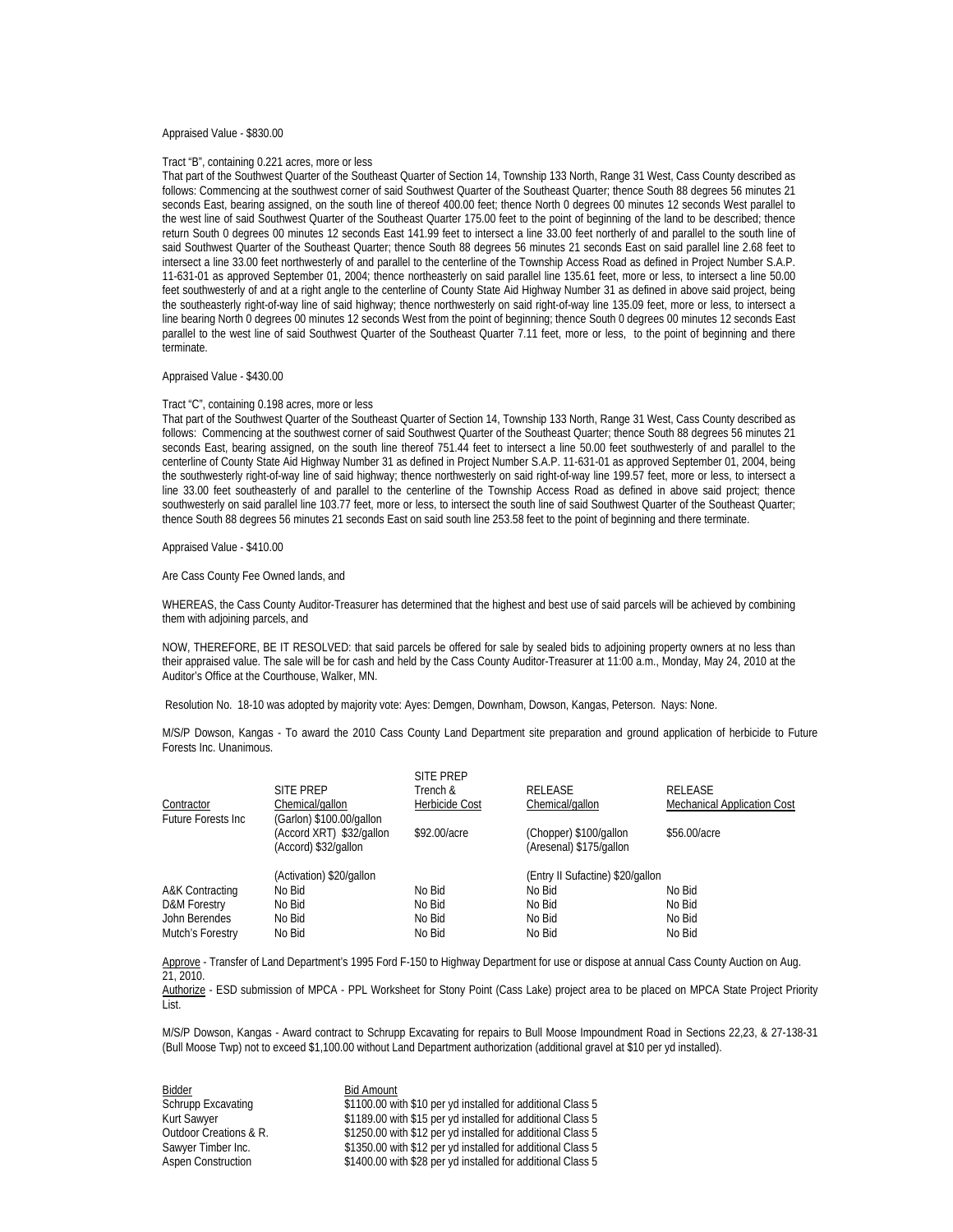Approve - Resolution 19-10 – DNR/County land exchange resolution that accepts the appraised values of parcels.

Commissioner Dowson offered Resolution No. 19-10 and moved its adoption; Commissioner Kangas seconded:

WHEREAS, on May 6, 2008 the Cass County Board of Commissioners authorized the Land Commissioner to cost share the appraisals of all lands involved in the land exchange between Cass County and The State of Minnesota, and:

WHEREAS, the appraisals have been completed and the land values are as follows:

County Tax-Forfeited Land: \$984,000.00

State of Minnesota Land: \$984,000.00

WHEREAS, the Cass County Board of Commissioners accepts the land values as presented by the Land Commissioner.

NOW, THEREFORE, BE IT RESOLVED, that the Cass County Board of Commissioners authorizes the Land Commissioner to proceed with the land exchange of all lands involved with the State of Minnesota.

Resolution No. 19-10 was adopted by majority vote: Ayes: Demgen, Downham, Dowson, Kangas, Peterson. Nays: None.

 Receive & file - SWCD Liaison Committee Meeting minutes of Tuesday. April 6, 2010. Receive & file - Capital Improvement Committee of the Board Meeting Minutes of Tuesday, April 6, 2010. Approve - Teamsters Local #320 - Vacation accumulation grievance.

3A. Deep Portage Conservation Reserve Director Dale Yerger discussed the Deep Portage Environmental Learning Center's opportunity to secure two grants that would be used as demonstration projects for energy saving improvements. The potential sources of funds include the Sustainable Energy Practices at Residential Environmental Learning Centers (MN LCCMR) and Today's Leaders for a Sustainable Tomorrow (U.S. Dept of Energy). The LCCMR proposal (if enacted) will include awards to five environmental learning centers in MN with \$212,000 scheduled to go Deep Portage (Cass County). The Department of Energy grant, if awarded, will provide up to \$1,500,000 to five centers located in Congressional District 8 - the LCCMR grant and recently completed MN DEED wood gasification would be utilized as matching funds to the Federal funds. No County funds are committed to either grant. The planned improvements at Deep Portage would include a 900 gallon per day solar domestic hot water system, a 6.72 KW photo voltaic panel (5% of the center's usage), 10,000 gallons of additional storage capacity to the wood gasification system, wood gasification system at the Interpretive Center for heat and domestic hot water, building envelope and mechanical improvements to the Main Campus and Interpretive Center, a small wind generation project for demonstration, and energy efficient lighting improvements.

 M/S/P Dowson, Downham – To approve the Deep Portage Foundation grant applications to the MN LCCMR and the U.S. Dept. of Energy Sustainable Energy Program, to approve the use of State funds (LCCMR and DEED) as matching funds in the Federal application, and to authorize endorsement letters for the grant applications. Unanimous.

3B. Mr. Yerger explained that the MN LCCMR or U.S. Dept. of Energy Sustainable Energy Program grants may require an agreement for project management including any local funding match from the Deep Portage Foundation. Director Yerger suggested that the County and the Deep Portage Foundation consider an agreement similar to the April 21, 2009 understandings for the MN DEED Wood Gasification grant.

 M/S/P Dowson, Dowham – To authorize preparation of Cass County & Deep Portage Foundation project management agreements for the Minnesota LCCMR and U.S. Dept. of Energy Sustainable Energy Program grants. Unanimous.

4A. Land Commissioner Josh Stevenson presented the update to the Cass County Forest Resource Management Plan. Mr. Stevenson reported that two public input meetings have been held, however, requested the Board to table final adoption of the plan until Tuesday, May 4, 2010 – providing additional time for comments.

M/S/P Peterson, Kangas - To table final adoption of the Cass County Forest Resource Management Plan until the Tuesday, May 4, 2010 regular Board Meeting. Unanimous.

4B. Mr. Stevenson presented correspondence dated March 16, 2010 from the Leech Lake Band of Ojibwe opposing the management of tax-forfeited parcels in Cass County with identified Leech Lake land claims. The Leech Lake Band of Ojibwe requests that the Forest Resource Management Plan be amended that parcels encumbered by Leech Lake land claims should not be managed on the same basis as other (by timber cutting or other resource harvesting) pending resolution of the unresolved claims by the Department of the Interior and Congress.

M/S/P Peterson, Downham – To refer the Leech Lake Band of Ojibwe request to the Leech Lake Band Liaison Committee of the Board (Commissioners Downham and Dowson) with a report back to the full Board on Tuesday, May 4, 2010. Unanimous.

- 5. At this time the Board had a telephone briefing with Senator Mary Olson from her office in St. Paul. Items discussed with the Senator included: Federal health care reform; Legacy funding criteria; ARMER sales tax exemption; and LCCMR funding for Deep Portage Conservation Reserve. The Board thanked Ms. Olson for the update.
- 6A. County Planner-Solid Waste Administrator Paul Fairbanks reported to the Board a request by the City of East Gull Lake for Cass County to assist in planning and zoning functions. Mr. Fairbanks requested approval to forward a fee-based service agreement to the City of East Gull Lake.

M/S/P Dowson, Downham – To approve the Planning and Zoning Administration Service Agreement with the City of East Gull Lake as presented, subject to the Minnesota Counties Intergovernmental Trust (MCIT) review. Unanimous.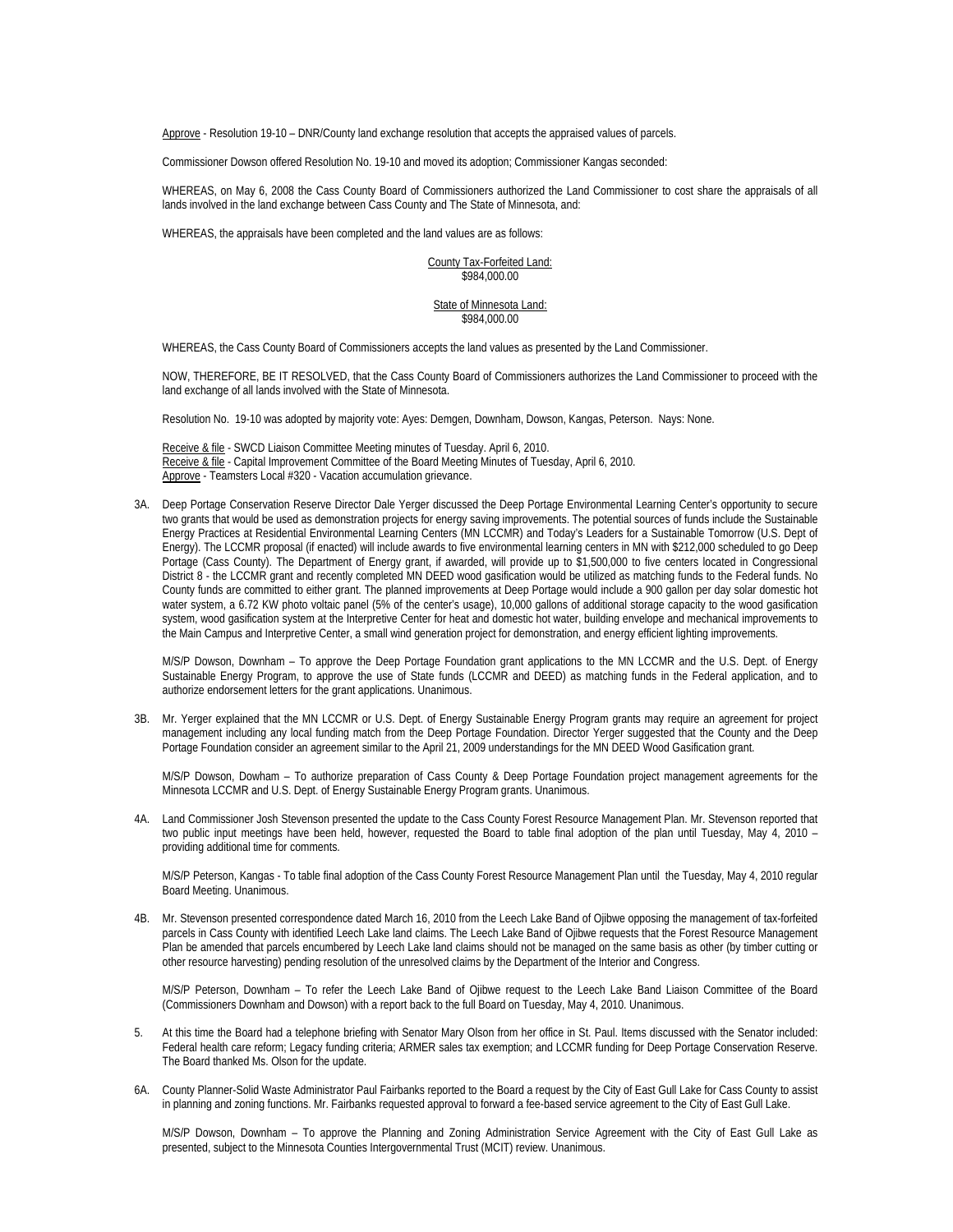- 6B. Mr. Fairbanks presented the ESD 2010 1st quarter Planning and Zoning Activity Report. The 2010 first quarter zoning permit activity was up 25% compared to last year's first quarter, the revenue on zoning actions was \$34,241 versus \$27,109 during first quarter of 2009. No action necessary.
- 7A. Sheriff Randy Fisher, Chief Deputy Sheriff Tom Burch, and Emergency Management Coordinator Kerry Swenson presented an agreement for professional services with GeoComm to provide consulting and project management related to the implementation of the Allied Radio Matrix for Emergency Response (ARMER) 800 MHz radio system. The estimated cost of the agreement is \$105,240.00 (from capital fund balance). Sheriff Fisher also commented on possible shared savings if Aitkin and Crow Wing counties consider a similar agreement.

 M/S/P Downham, Dowson – To approve execution of an agreement for professional services with GeoComm to provide consulting and project management related to the implementation of the Allied Radio Matrix for Emergency Response (ARMER) 800 MHz radio system not to exceed \$105,240.00 (from capital fund balance). Unanimous.

7B. Sheriff Fisher discussed the Minnesota Department of Corrections (DOC) correspondence of April 9, 2010 regarding recent legislation impacting State funding for the Sentencing to Service (STS) Programs in the State. Mr. Fisher explained that Cass County's State support will be reduced to a maximum of 25% for fiscal year 2010 (estimated to be \$18,997.25). The County Board and Sheriff Fisher discussed the benefits of the STS program. Administrator Yochum explained that the Sentence to Service (STS) Program reduction by the State was contemplated in Cass County's 2010 Budget contingency plan.

M/S/P Downham, Peterson – To authorize preparation of an amended agreement with the Minnesota Department of Corrections for funding of the Cass County Sentence to Service (STS) Program. Unanimous.

7C. Emergency Management Coordinator Kerry Swenson requested approval to submit a grant application to the MN Department of Public Safety Division of Emergency Communication Networks (DECN) in the amount of \$215,000.00 with no local match for partial infrastructure and end user radio equipment for the ARMER Project.

 M/S/P Kangas, Downham – To approve the Sheriff's Office grant application submission to the MN Department of Public Safety Division of Emergency Communication Networks (DECN) Grant in the amount of \$215,000.00 with no local match for partial infrastructure and end user radio equipment for the ARMER Project. Unanimous.

7D. Sheriff Fisher and Kerry Swenson discussed the 10% match for a Cass County Regional Fire Department Grant that had been discussed at the April 7, 2009 Board Meeting. The grant is through Aid to Firefighters (FEMA) in the amount of \$183,674.80 and would purchase radios that will be in compliance with the 2012 Federal standards. The grant requires a 10% match for each Cass County fire department.

 M/S/P Kangas, Dowson – To approve a 10% match for the Cass County Regional Fire Department Grant for the purchase of radios in compliance with the 2012 Federal standards through Aid to Firefighters (FEMA) in the amount of \$183,674.80 (utilizing designated fund balance). Unanimous.

8A. Highway Engineer Dave Enblom presented bid results for award consideration for 2010 Cass County Maintenance Projects: CM 2010- 3 Aggregate Surfacing; CM 2010-4 Aggregate Surfacing; 2010 Roadway Striping. Bids were opened at 2:00 PM on April 14, 2010.

M/S/P Dowson, Kangas – To award the bid to the following apparent low bidder (received on April 14, 2010) for CM 2010-3 Aggregate Surfacing to Charlie Swenson in the bid amount of \$126,192.00 (19.78% Under Engineers Estimate of \$157,300.00). Unanimous.

| Project No.: CM 2010-3          |  |
|---------------------------------|--|
| Engineers Estimate \$157,200.00 |  |

Project No.: CM 2010-4

| $L_H$ over $L_H$ of $L_H$ of $L_H$ of $L_H$ of $L_H$ or $L_H$ |                   |                             |
|---------------------------------------------------------------|-------------------|-----------------------------|
| Bidder                                                        | <b>Bid Amount</b> | Percent Over/Under Estimate |
| Charlie Swenson                                               | \$126,192.00      | 19.78% UNDER ESTIMATE       |
| Anderson Contracting, Inc.                                    | \$149,391.00      | 5.03% UNDER ESTIMATE        |
| Central Specialties, Inc.                                     | \$158,867.50      | 1.00% OVER ESTIMATE         |
| Wm. D. Scepaniak, Inc,                                        | \$161,463.50      | 2.65% OVER ESTIMATE         |
| Hammerlund Construction, Inc.                                 | \$163,487.50      | 3.93% OVER ESTIMATE         |
| Tri-City Paving, Inc.                                         | \$221,100.00      | 40.56% OVER ESTIMATE        |
|                                                               |                   |                             |

M/S/P Kangas, Peterson – To award the bid to the following apparent low bidder (received on April 14, 2010) for CM 2010-4 Aggregate Surfacing to Wm. D. Scepaniak, Inc. in the bid amount of \$190,159.20 (3.56% Under Engineers Estimate of \$197,175.00). Unanimous.

| PIUJECTIVO CIVI ZU IU-4           |                   |                             |
|-----------------------------------|-------------------|-----------------------------|
| Engineers Estimate - \$197,175.00 |                   |                             |
| Bidder                            | <b>Bid Amount</b> | Percent Over/Under Estimate |
| Wm. D. Scepaniak, Inc.            | \$190.159.20      | 3.56% UNDER ESTIMATE        |
| Hammerlund Construction, Inc.     | \$210,842.50      | 6.93% OVER ESTIMATE         |
| Anderson Contracting, Inc.        | \$228,235.70      | 15.75% OVER ESTIMATE        |
| Central Specialties, Inc.         | \$254,155.00      | 28.90% OVER ESTIMATE        |
| Tri-City Paving, Inc.             | \$276,045.00      | 40.00% OVER ESTIMATE        |
|                                   |                   |                             |

M/S/P Peterson, Downham – To award the bid to the following apparent low bidder (received on April 14, 2010) for 2010 Roadway Striping to Traffic Marking Services, Inc. in the amount of \$68,472.02. Unanimous.

| Project Name: Roadway Striping 2010 |                   |
|-------------------------------------|-------------------|
| Bidder                              | <b>Bid Amount</b> |
| Traffic Marking Services, Inc.      | \$68,472.02       |
| <b>AAA Striping Service</b>         | \$73,410.82       |